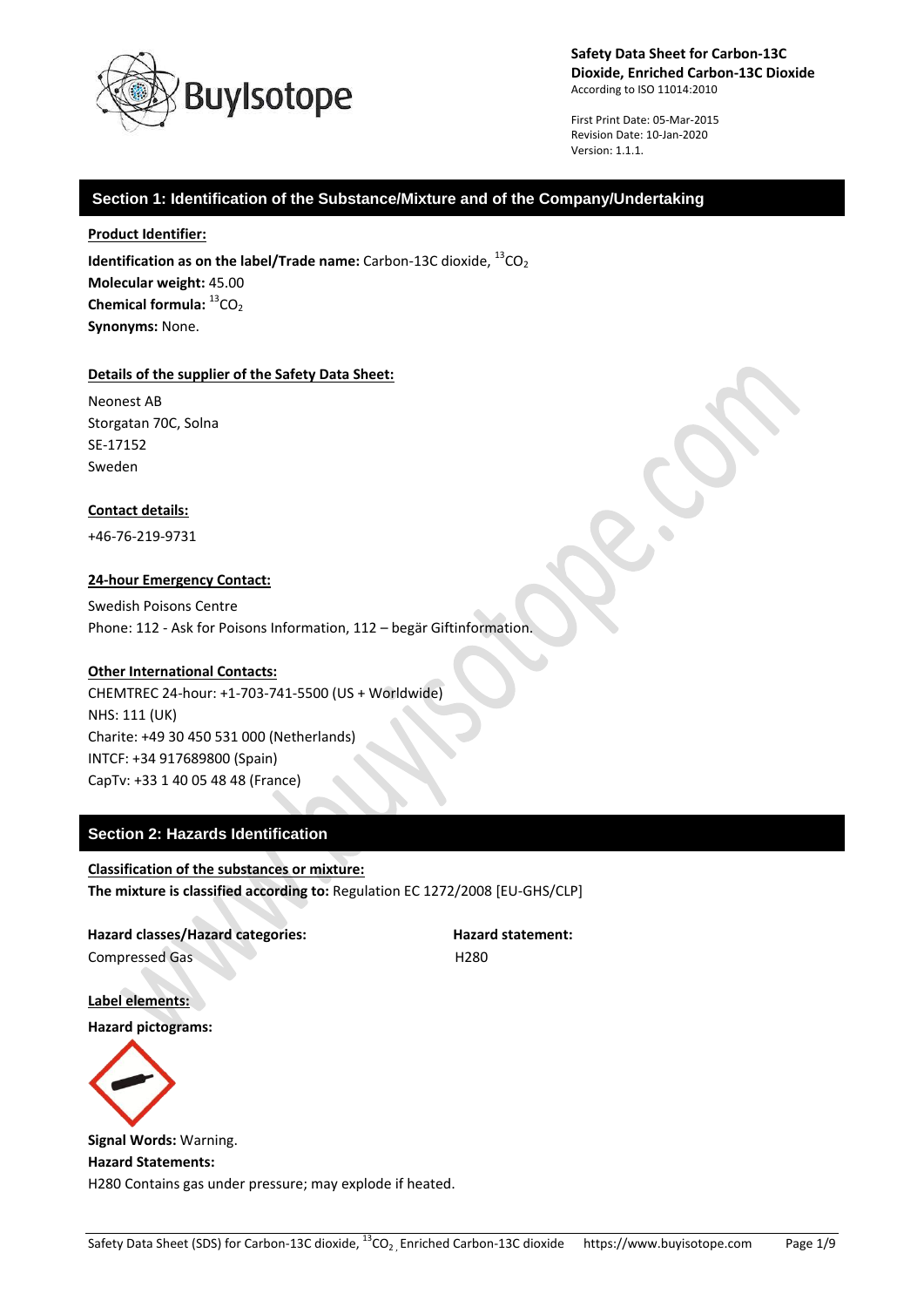

First Print Date: 05-Mar-2015 Revision Date: 10-Jan-2020 Version: 1.1.1.

### **Precautionary Statements:**

P410 + P403 Protect from sunlight. Store in a well-ventilated place.

# **Section 3: Composition/Information on Ingredients**

### **Substance/Mixture:** Substance.

**Ingredients:**

| Substance name (IUPAC/EC) | CAS-No.   | Concentration | <b>Classification</b>                  |
|---------------------------|-----------|---------------|----------------------------------------|
|                           | EC-No.    | % by weight   | EC1272/2008                            |
| Carbon-13C dioxide        | 1111-72-4 | >99.9%        | Press. Gas (Comp.)<br>H <sub>280</sub> |
|                           | 204-696-9 |               |                                        |

For explanation of abbreviations see Section 16.

# **Section 4: First-Aid Measures**

## **Description of first aid measures:**

**General Advice:** Consult a physician. Show this safety data sheet to the doctor in attendance. Move out of dangerous area.

**Inhalation:** If breathed in, move person into fresh air. If not breathing, give artificial respiration. Consult a physician.

**Skin Contact:** Wash off with soap and plenty of water. Consult a physician.

**Eye Contact:** Flush eyes with water as a precaution.

**Ingestion:** Never give anything by mouth to an unconscious person. Rinse mouth with water. Consult a physician.

## **Most important symptoms and effects, both acute and delayed:**

None known.

**Indication of any immediate medical attention and special treatment needed:** None known.

# **Section 5: Fire-Fighting Measures**

**Extinguisher media:**

**Extinguishing Media:** Water spray, alcohol-resistant foam, dry chemical or carbon dioxide.

**Special Hazards:** Carbon oxides.

**Advice for Firefighters:** Wear Self-Contained Breathing Apparatus for firefighting if necessary.

**Further Information:** Use water spray to cool unopened containers.

# **Section 6: Accidental Release Measures**

## **Personal precautions, protective equipment and emergency procedures:**

Avoid breathing vapours, mist or gas. Ensure adequate ventilation. Remove all sources of ignition. Evacuate personnel to safe areas.

**Environmental precautions:** Do not let product enter drains.

## **Methods and materials for containment and cleaning up:**

Clean up promptly by sweeping or vacuum. For disposal see section 13.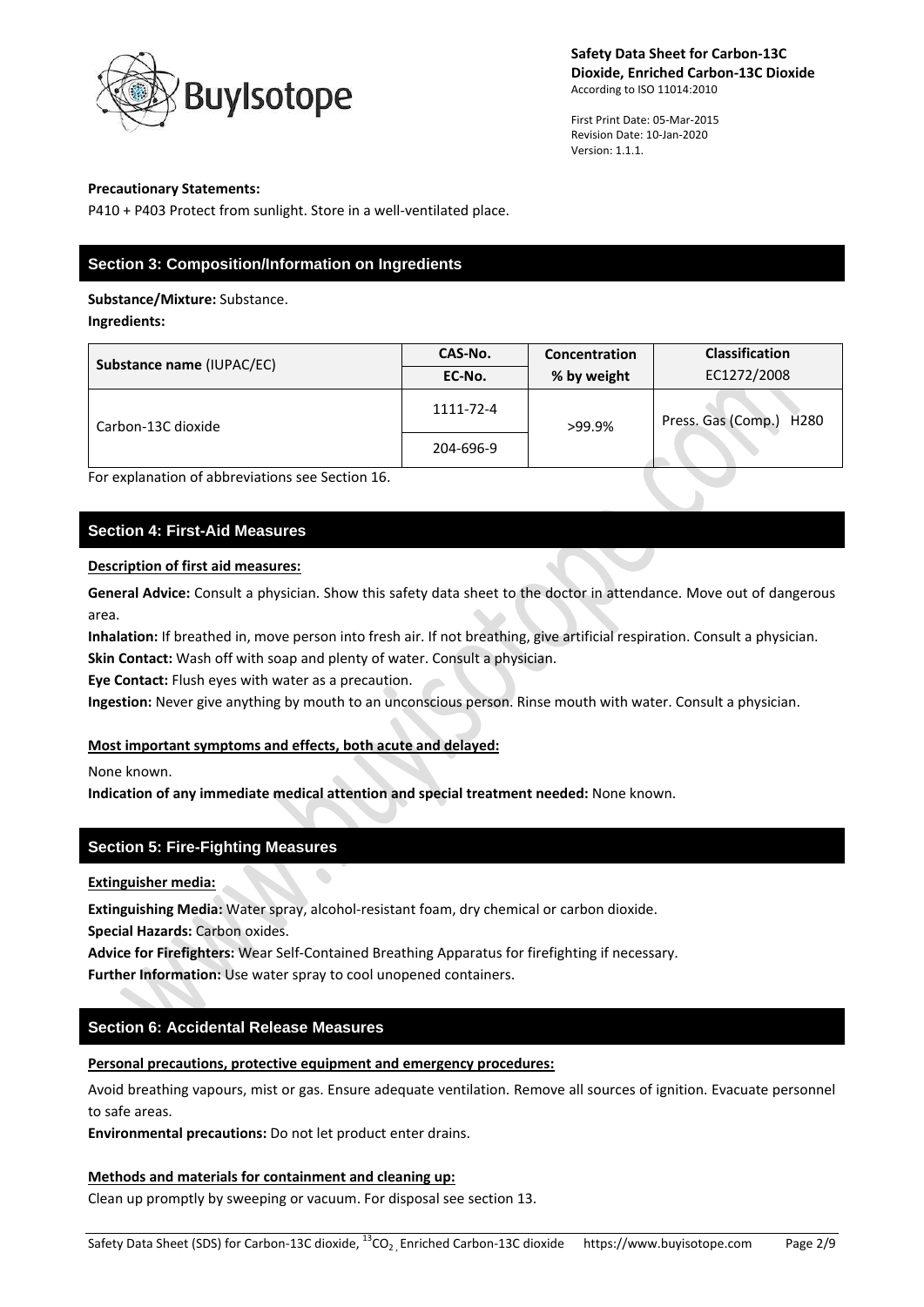

First Print Date: 05-Mar-2015 Revision Date: 10-Jan-2020 Version: 1.1.1.

# **Section 7: Handling and Storage**

## **Precautions for safe handling:**

**Handling:** Contains gas under pressure; may explode if heated.

### **Conditions for safe storage, including any incompatibilities:**

Keep container lightly closed in a dry and well-ventilated place.

# **Section 8: Exposure Controls/Personal Protection**

#### **Control parameters:**

| <b>Occupational exposure limits:</b> |                      |                                                       |                           |              |                               |  |
|--------------------------------------|----------------------|-------------------------------------------------------|---------------------------|--------------|-------------------------------|--|
| Component                            | <b>CAS No. Value</b> |                                                       | <b>Control Parameters</b> | <b>Basis</b> |                               |  |
| Carbon-13C dioxide                   | 1111-72-4            | <b>TWA</b>                                            | 5000 ppm                  |              | <b>USA. ACGIH Threshold</b>   |  |
|                                      |                      |                                                       |                           |              | Limit Values (TLV)            |  |
|                                      | Remarks:             | Asphyxia                                              |                           |              |                               |  |
|                                      |                      | <b>STEL</b>                                           | 30,000 ppm                |              | USA, ACGIH                    |  |
|                                      |                      |                                                       |                           |              | <b>Threshold Limit Values</b> |  |
|                                      | Remarks:             | Asphyxia                                              |                           |              |                               |  |
|                                      |                      | <b>TWA</b>                                            | 5,000 ppm                 |              | USA. NIOSH-                   |  |
|                                      |                      |                                                       | 9,000 mg/m3               |              | Recommended                   |  |
|                                      |                      |                                                       |                           |              | <b>Exposure Limits</b>        |  |
|                                      | Remarks:             | Normal constituent of air (about 300 ppm)             |                           |              |                               |  |
|                                      |                      | <b>ST</b>                                             | 30,000 ppm                |              | USA. NIOSH-                   |  |
|                                      |                      |                                                       | 54,000 mg/m3              |              | Recommended Exposure          |  |
|                                      |                      |                                                       |                           | Limits       |                               |  |
|                                      | Remarks:             | Normal constituent of air (about 300 ppm)             |                           |              |                               |  |
|                                      |                      | <b>TWA</b>                                            | 5000 ppm                  |              | USA. Occupational             |  |
|                                      |                      |                                                       | 9,000 mg/m3               |              | Exposure Limits (OSHA) -      |  |
|                                      |                      |                                                       |                           |              | Table Z-1 Limits for Air      |  |
|                                      |                      |                                                       |                           | Contaminants |                               |  |
|                                      | Remarks:             | The value in mg/m3 is approximate.                    |                           |              |                               |  |
|                                      |                      | <b>TWA</b>                                            | 10,000 ppm                |              | USA. OSHA - Table Z-1         |  |
|                                      |                      |                                                       | 18,000 mg/m3              |              | Limits for Air Contaminants   |  |
|                                      |                      |                                                       |                           | 1910.1000    |                               |  |
|                                      | Remarks:             | Exposures under 10,000 ppm to be cited as de minimus. |                           |              |                               |  |
|                                      |                      | <b>STEL</b>                                           | 30,000 ppm                |              | USA. OSHA - Table Z-1         |  |
|                                      |                      |                                                       | 54,000 mg/m3              |              | Limits for Air Contaminants   |  |
|                                      |                      |                                                       |                           |              | 1910.1000                     |  |

## **Exposure controls:**

**Appropriate engineering controls:** Handle in accordance with good industrial hygiene and safety practice. Wash hands before breaks and at the end of workday.

**Individual protection measures, such as personal protective equipment:**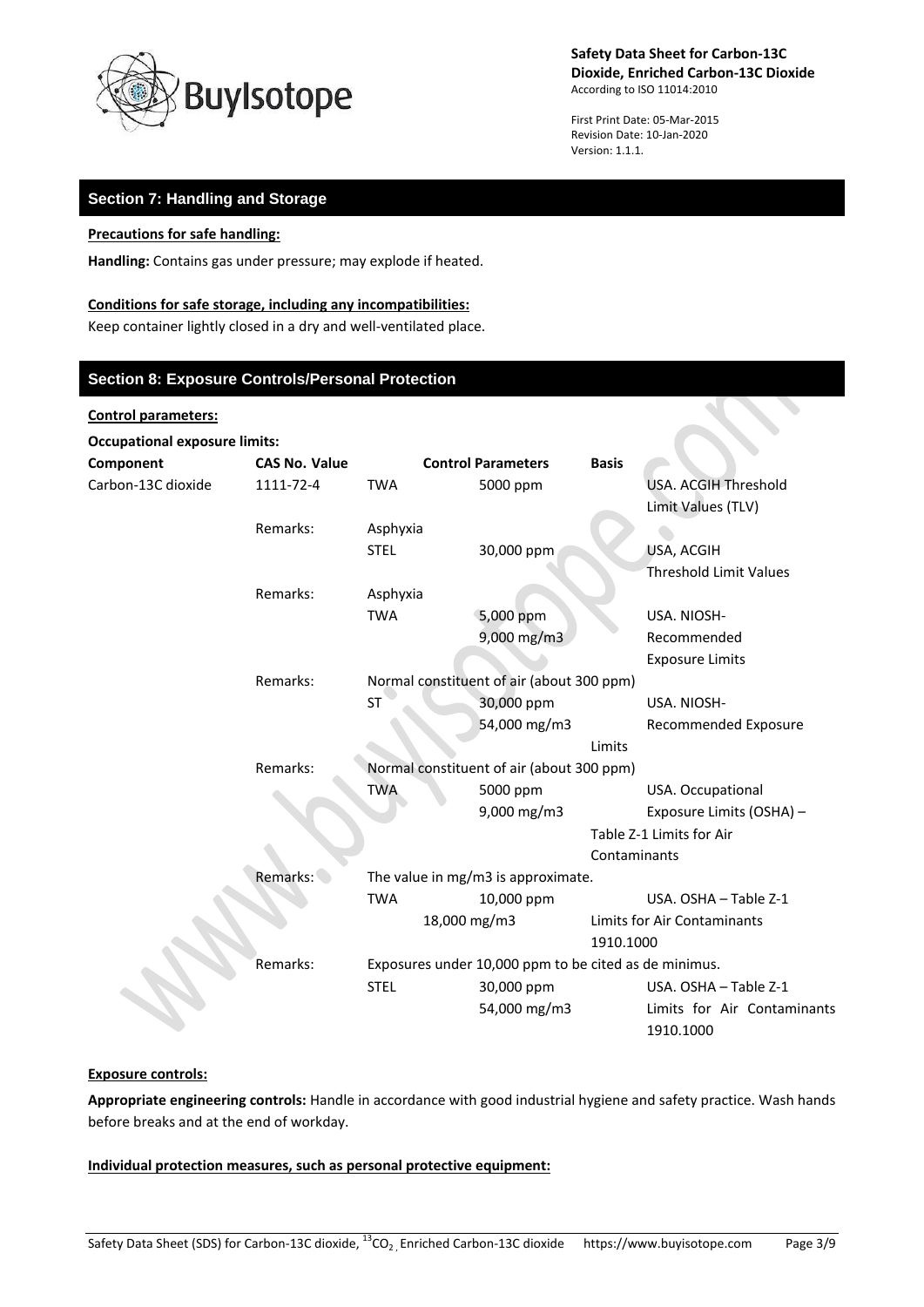

First Print Date: 05-Mar-2015 Revision Date: 10-Jan-2020 Version: 1.1.1.

**Eye/Face:** Use equipment for eye protection tested and approved under appropriate government standards such as NIOSH (US) or EN 166(EU).

**Skin:** Handle with gloves. Gloves must be inspected prior to use. Use proper glove removal technique (without touching glove's outer surface) to avoid skin contact with this product. Dispose of contaminated gloves after use in accordance with applicable laws and good laboratory practices. Wash and dry hands.

**Full Contact:** Material: Fluorinated rubber. Minimum layer thickness: 0.7 mm. Breakthrough time: 480 min

**Splash Contact: Material:** Fluorinated rubber. Minimum layer thickness: 0.7 mm. Breakthrough time: 480 min

If used in solution, or mixed with other substances, and under conditions which differ from EN 374, contact the supplier of the CE approved gloves. This recommendation is advisory only and must be evaluated by an industrial hygienist and safety officer familiar with the specific situation of anticipated use by our customers. It should not be construed as offering an approval for any specific use scenario.

**Body Protection:** Impervious clothing. The type of protective equipment must be selected according to the concentration and amount of the dangerous substance at the specific workplace.

**Respiratory Protection:** Where risk assessment shows air-purifying respirators are appropriate, use a full-face respirator with multipurpose combination (US) or type AXBEK (EN 14387) respirator cartridges as a backup to engineering controls. If the respirator is the sole means of protection, use a full-face supplied air respirator. Use respirators and components tested and approved under appropriate government standards such as NIOSH (US) or CEN (EU).

## **Section 9: Physical and Chemical Properties**

### **Information on basic physical and chemical properties**

**Appearance (form):** Gas. **Colour:** Colourless. **Odour:** No data available. **Odour threshold:** No data available. **pH (concentration):** No data available. **Melting point/range (°C):** No data available. **Boiling point/range (°C):** No data available. **Flash point (°C):** No data available. **Evaporation rate:** No data available. **Flammability (solid, gas):** Not applicable. **Ignition temperature (°C):** No data available. **Upper/lower flammability/explosive limits:** No data available. **Vapour pressure (20 °C):** 43,878.6 mmHg **Vapour density:** 1.55 **Relative density (25 °C):** No data available **Water solubility (g/L) at 20 °C:** No data available. **n-Octanol/Water partition coefficient**: No data available. **Auto-ignition temperature:** No data available. **Decomposition temperature:** No data available. **Viscosity, dynamic (mPa s):** No data available. **Explosive properties:** The substance or mixture is not classified as explosive. **Oxidising properties:** The substance or mixture is not classified as oxidizing.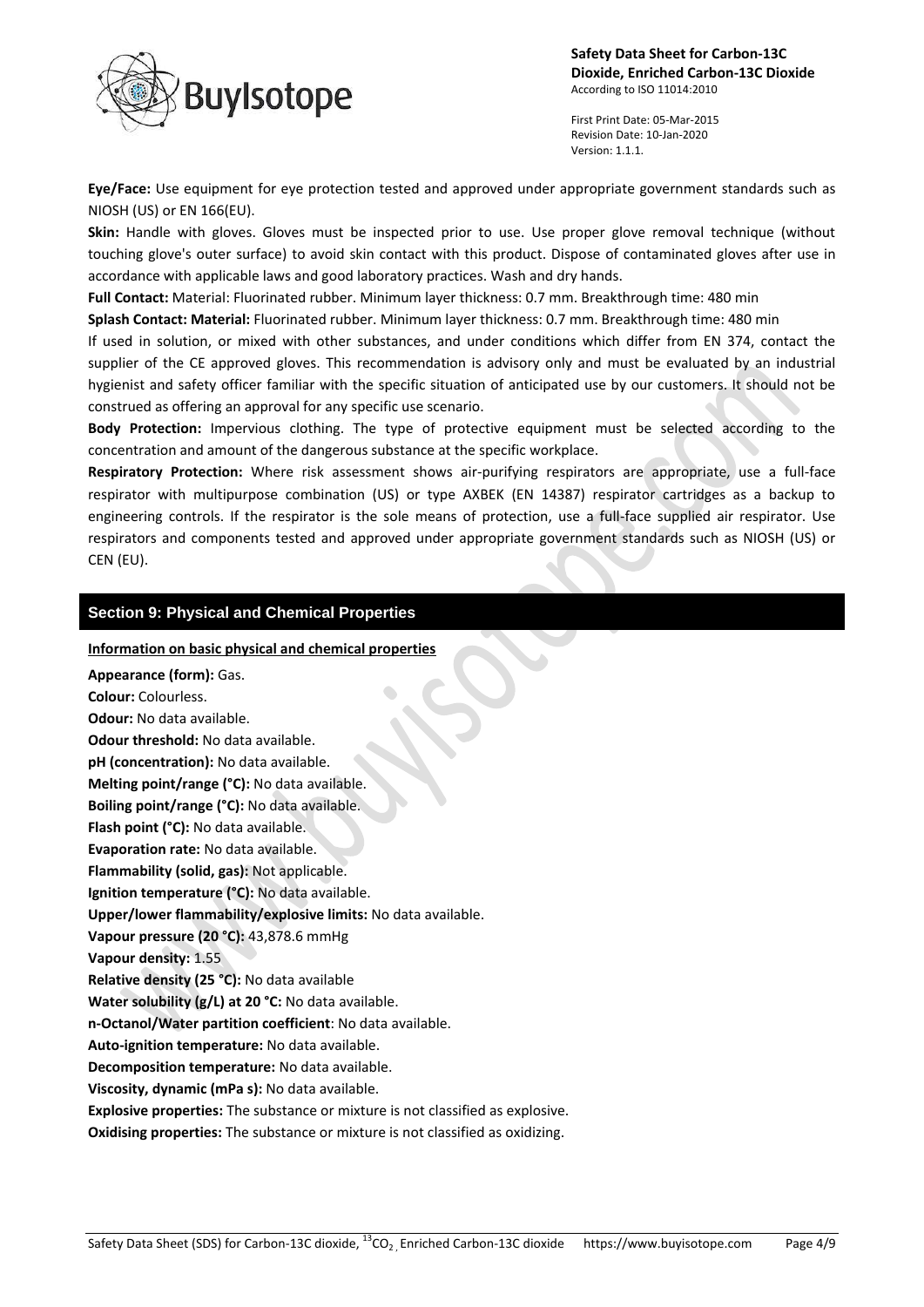

First Print Date: 05-Mar-2015 Revision Date: 10-Jan-2020 Version: 1.1.1.

# **Section 10: Stability and Reactivity**

**Reactivity:** No data available.

**Stability:** Stable under recommended storage conditions.

**Possibility of Hazardous Reactions:** No data available.

**Conditions to avoid:** No data available.

**Incompatible materials:** No data available.

**Hazardous Decomposition Products / Other Decomposition Products:** No data available.

# **Section 11: Toxicological Information**

**Information on toxicological effects:**

Not classified based on available information.

**Classification according to GHS (1272/2008/EG, CLP)**

#### **Skin corrosion/irritation:**

Not classified based on available information. **Serious eye damage/eye irritation:** Not classified based on available information.

# **Respiratory or skin sensitisation:**

Not classified based on available information.

# **Germ cell mutagenicity:**

Not classified based on available information.

### **Carcinogenicity:**

Not classified based on available information.

### **Reproductive toxicity:**

Not classified based on available information.

# **Specific target organ toxicity – single exposure (STOT):**

Not classified based on available information.

## **Specific target organ toxicity (STOT) – repeated exposure:**

Not classified based on available information.

#### **Aspiration toxicity:**

Not classified based on available information.

# **Section 12: Ecological Information**

**Toxicity:** No data available.

**Persistence and degradability:** No data available.

**Bioaccumulative potential:** No data available.

**Mobility in soil:** No data available.

**Results of PBT& vPvB assessment:** PBT/vPvB assessment not available, as chemical safety assessment not required/not conducted.

**Other adverse effects:** No data available.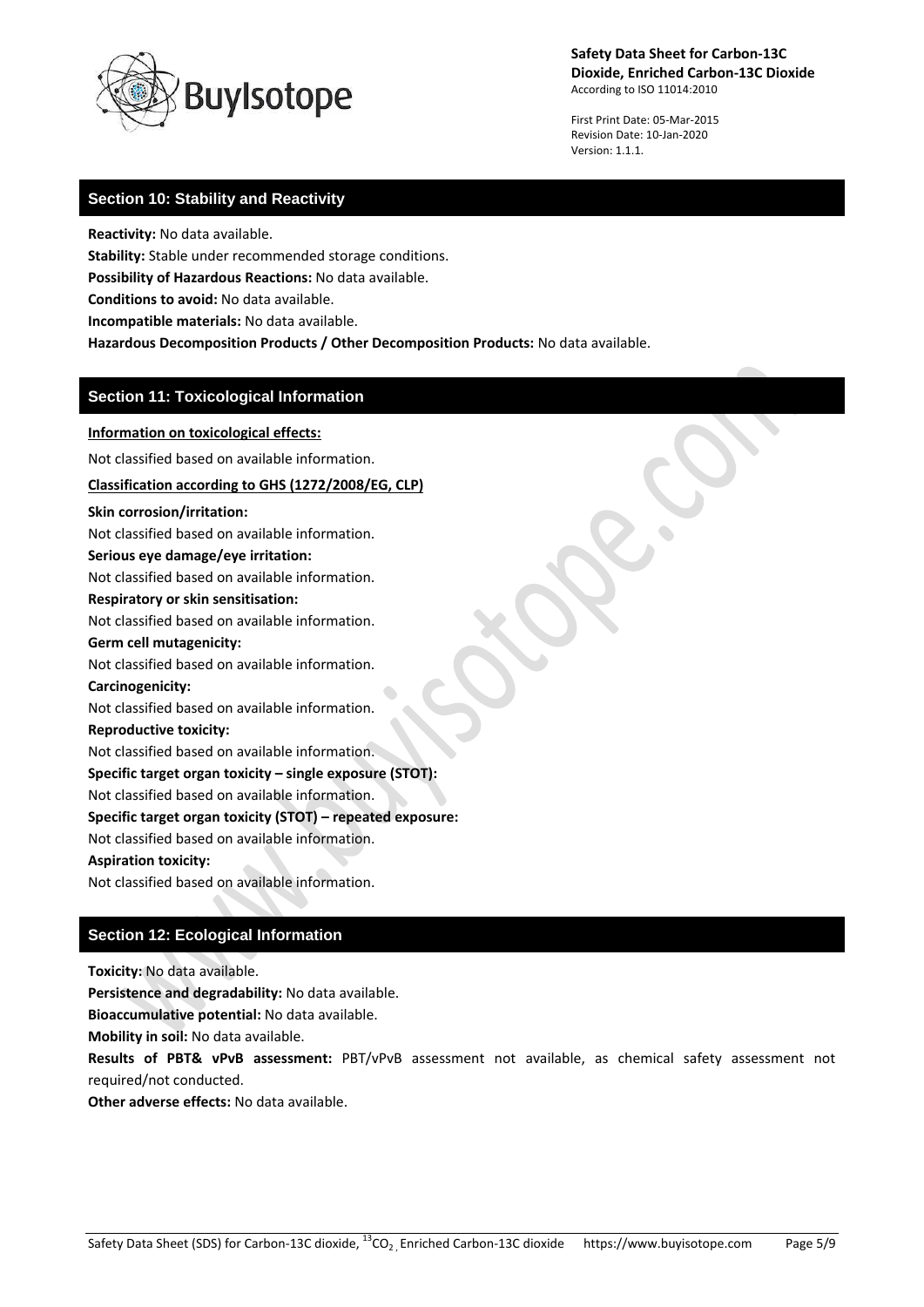

First Print Date: 05-Mar-2015 Revision Date: 10-Jan-2020 Version: 1.1.1.

# **Section 13: Disposal Considerations**

**Product:** Offer surplus and non-recyclable solutions to a licensed disposal company. Contact a licensed professional waste disposal service to dispose of this material.

**Contaminated Packaging:** Dispose of as unused product.

# **Section 14: Transport Information**

**UN number:** 1013 **UN proper shipping name:** CARBON DIOXIDE. **Transport hazard class:** Class 2.2

**Transport hazard label:**



**Marine pollutant:** No.

## **Section 15: Regulatory Information**

**EU regulations:**

**Regulation (EC) No. 1005/2009 on substances that deplete the ozone layer, Annex I and II, as amended** Not listed.

**Regulation (EC) No. 850/2004 on persistent organic pollutants, Annex I**

Not listed.

**Regulation (EU) No. 649/2012 concerning the export and import of dangerous chemicals, Annex I, Part 1 as amended**

Not listed.

**Regulation (EU) No. 649/2012 concerning the export and import of dangerous chemicals, Annex I, Part 2 as amended**

Not listed.

**Regulation (EU) No. 649/2012 concerning the export and import of dangerous chemicals, Annex I, Part 3 as amended**

Not listed.

**Regulation (EU) No. 649/2012 concerning the export and import of dangerous chemicals, Annex V as amended** Not listed.

**Regulation (EC) No. 166/2006 Annex II Pollutant Release and Transfer Registry** Not listed.

**Regulation (EC) No. 1907/2006, REACH Article 59(10) Candidate List as currently published by ECHA** Not listed.

## **Authorisations:**

**Regulation (EC) No. 1907/2006, REACH Annex XIV Substances subject to authorization, as amended** Not listed.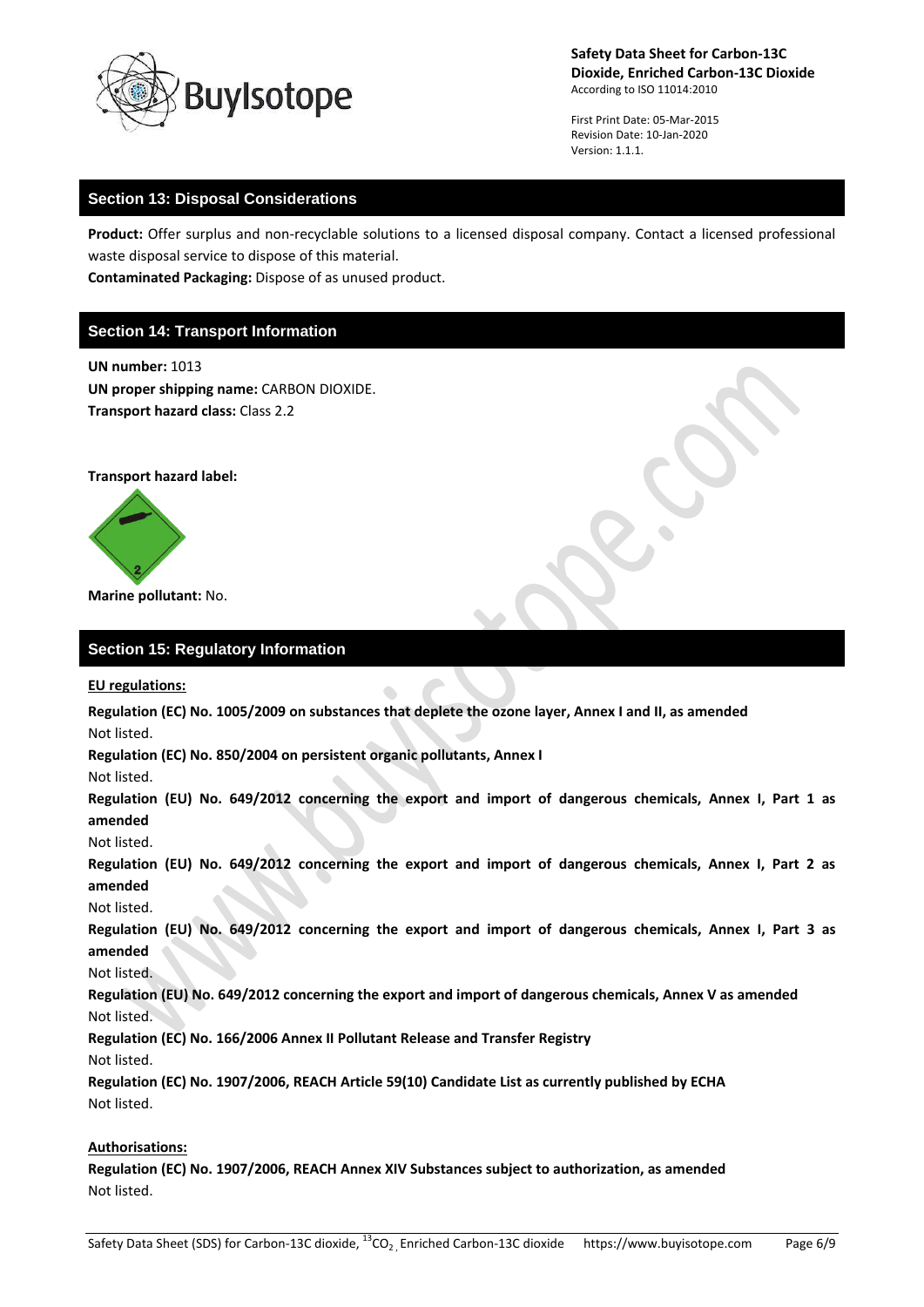

First Print Date: 05-Mar-2015 Revision Date: 10-Jan-2020 Version: 1.1.1.

#### **Restrictions on use:**

**Regulation (EC) No. 1907/2006 Annex XVII Substances subject to restriction on marketing and use** Not regulated.

**Regulation (EC) No. 1907/2006, REACH Annex XVII Substances subject to restriction on marketing and use as amended**

### Not listed.

**Directive 2004/37/EC on the protection of workers from the risks related to exposure to carcinogens and mutagens at work**

Not regulated.

**Directive 92/85/EEC: on the safety and health of pregnant workers and workers who have recently given birth or are breastfeeding.**

Not regulated.

## **Other EU regulations:**

**Directive 2012/18/EU on major accident hazards involving dangerous substances**

Not listed.

**Directive 98/24/EC on the protection of the health and safety of workers from the risks related to chemical agents at work.**

Always applicable.

**Directive 94/33/EC on the protection of young people at work**

Not listed.

## **Additional Information:**

**SARA 302 Components:** No chemicals in this material are subject to the reporting requirements of SARA Title III, Section 302.

**SARA 313 Components:** This material does not contain any chemical components with known CAS numbers that exceed the threshold (De Minimis) reporting levels established by SARA Title III, Section 313.

**SARA 311/312 Hazards:** Sudden Release of Pressure Hazard.

**Massachusetts Right to Know Components:** Carbon-13C dioxide/CAS No. 1111-72-4/Revision Date 1993-04-24 **Pennsylvania Right to Know Components:** Carbon-13C dioxide/CAS No. 1111-72-4/Revision Date 1993-04-24 **New Jersey Right to Know Components:** Carbon-13C dioxide/CAS No. 1111-72-4/Revision Date 1993-04-24 **California Prop. 65 Components:** This product does not contain any chemicals known to the State of California to cause cancer, birth defects, or any other reproductive harm.

**Chemical safety assessment:** No Chemical Safety Assessment has been carried out.

# **Section 16: Other Information**

## **List of abbreviations:**

ACGIH American Conference of Governmental Industrial Hygienists ADR European Agreement Concerning the International Carriage of Dangerous Goods by Road ALARA As Low As Is Reasonably Achievable AMU Atomic Mass Unit ANSI American National Standards Institute BLS Basic Life Support CAM Continuous Air Monitor CAS Chemical Abstracts Service (division of the American Chemical Society)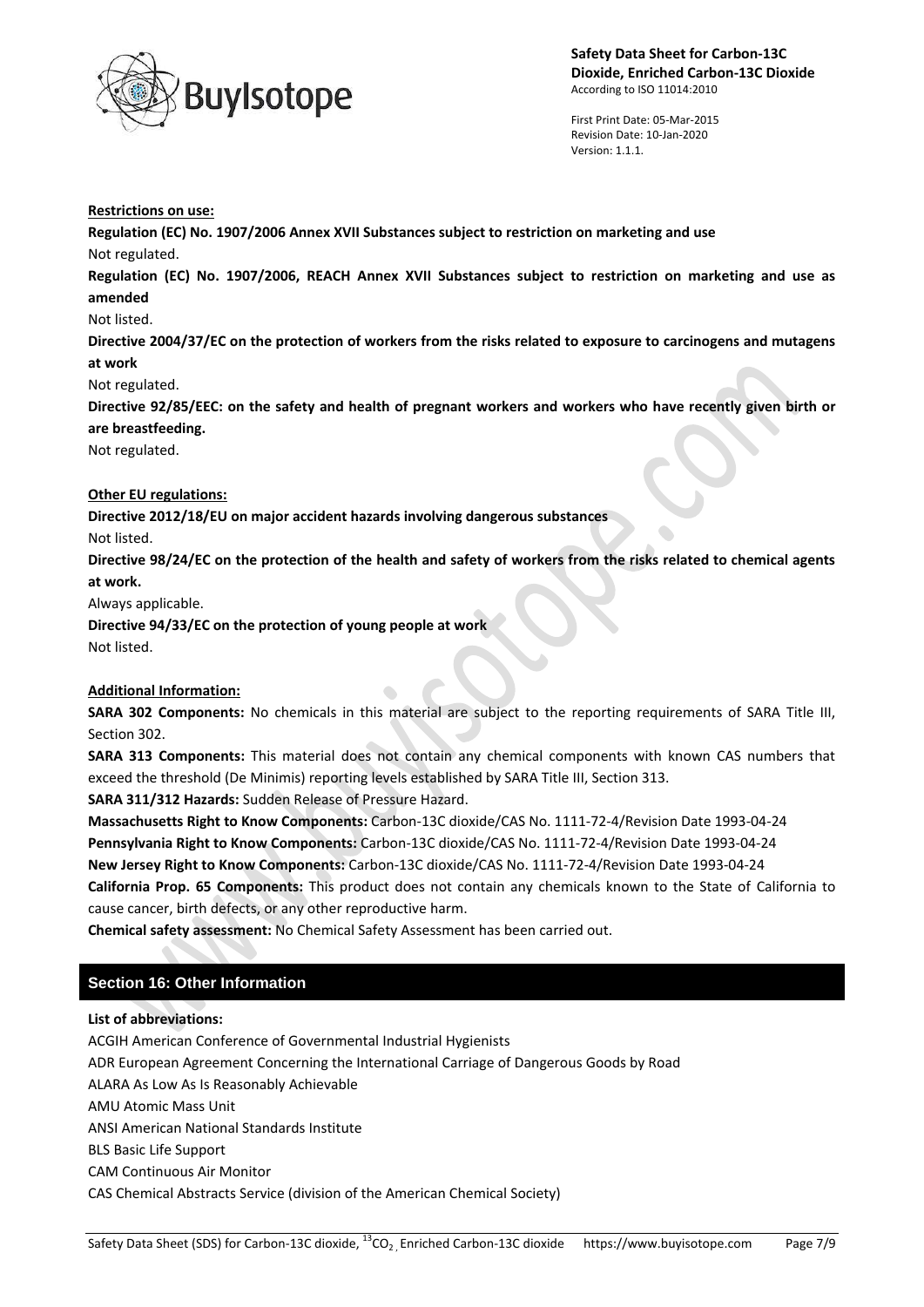

First Print Date: 05-Mar-2015 Revision Date: 10-Jan-2020 Version: 1.1.1.

CEN European Committee for Standardization CERCLA Comprehensive Environmental Response Compensation and Liability Act CLP Classification, Labelling and Packaging (European Union) CPR Controlled Products Regulations (Canada) CWA Clean Water Act (USA) DAC Derived Air Concentration (USA) DOE United States Department of Energy (USA) DOT United States Department of Transportation (USA) DSL Domestic Substances List (Canada) EC50 Half Maximal Effective Concentration EINECS European Inventory of Existing Commercial Chemical Substances EHS Environmentally Hazardous Substance ELINCS European List of Notified Chemical Substances EMS Emergency Response Procedures for Ships Carrying Dangerous Goods EPA Environmental Protection Agency (USA) EPCRA Emergency Planning and Community Right-To-Know Act (EPCRA) of 1986 GHS Globally Harmonized System HMIS Hazardous Materials Identification System (USA) IARC International Agency for Research on Cancer IATA International Air Transport Association IBC Intermediate Bulk Containers ICAO International Civil Aviation Organization IDLH Immediately Dangerous to Life or Health IMDG International Maritime Code for Dangerous Goods LC50 Lethal concentration, 50 percent LD50 Lethal dose, 50 percent LDLO Lethal Dose Low LOEC Lowest-Observed-Effective Concentration MARPOL International Convention for the Prevention of Pollution from Ships MSHA Mine Safety and Health Administration (USA) NCRP National Council on Radiation Protection & Measurements (USA) NDSL Non-Domestic Substances List (Canada) NFPA National Fire Protection Association (USA) NIOSH National Institute for Occupational Safety and Health (USA) NOEC No Observed Effect Concentration N.O.S. Not Otherwise Specified NRC Nuclear Regulatory Commission (USA) NTP National Toxicology Program (USA) OSHA Occupational Safety and Health Administration (USA) PBT Persistent Bioaccumulative and Toxic Chemical PEL Permissible Exposure Limit PIH Poisonous by Inhalation Hazard RCRA Resource Conservation and Recovery Act (USA) RCT Radiation Control Technician REACH Registration, Evaluation, Authorisation and Restriction of Chemicals (Europe) RID Regulations Concerning the International Transport of Dangerous Goods by Rail RTECS Registry of Toxic Effects of Chemical Substances